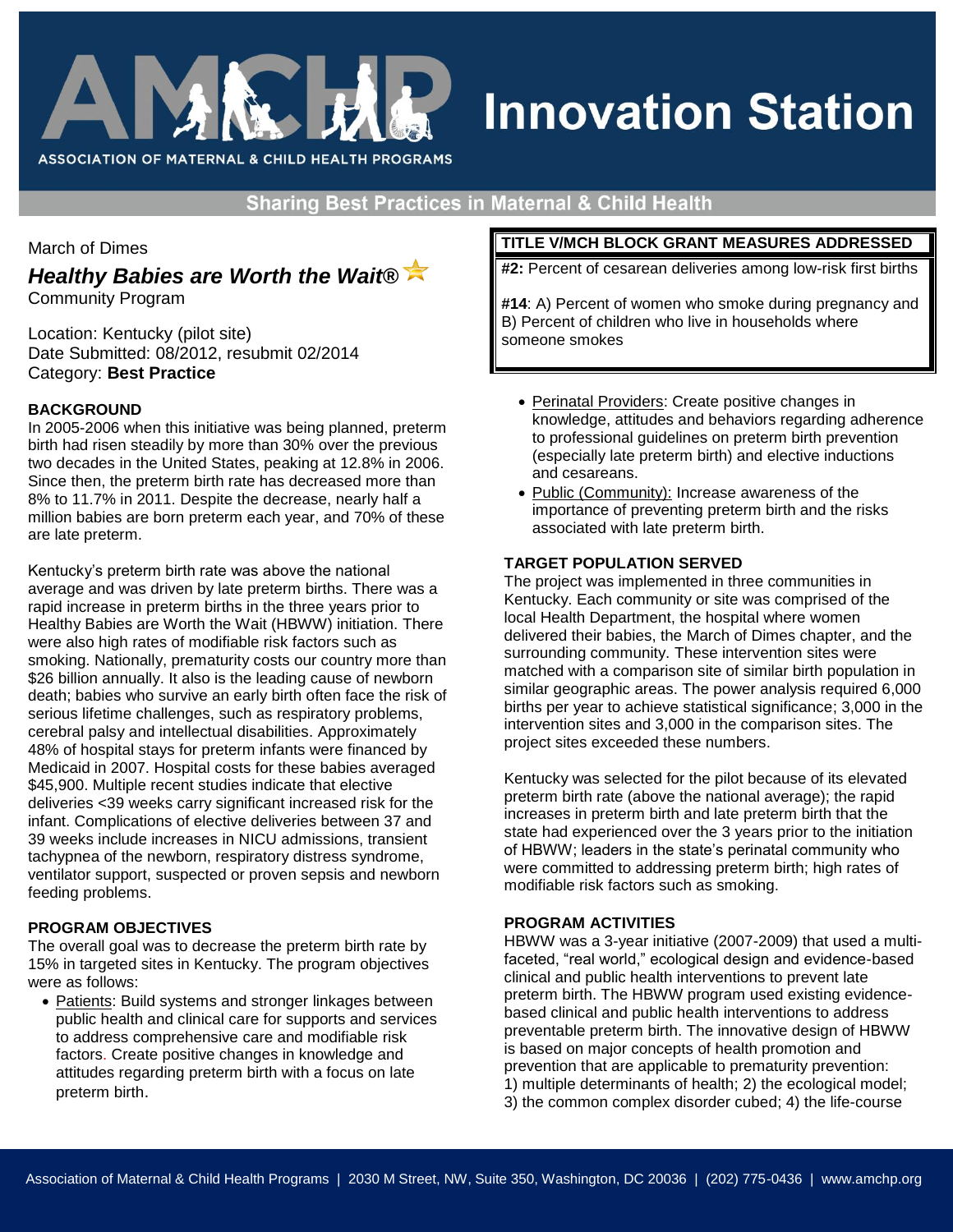perspective model of health development; and 5) quality improvement.

HBWW is based on the 5 P's: partnerships and collaborations, provider initiatives, patient (women of childbearing age) support, public (community) engagement, and performance (measuring progress) evaluation. Each site must incorporate elements of each of the 5 P's.

Multiple interventions, selected for their likelihood of success within the 3-year timeframe, were bundled together to address each site's most salient issues. The practice of customizing bundled interventions for each site is the hallmark of the HBWW initiative. Site implementation teams comprised of representatives of the health departments and hospital were critical in selecting and implementing interventions following strengths and needs assessment. In all sites, partners made efforts to build stronger systems of care and linkages between clinical and public health providers and programs, providing patients with comprehensive and consistent care and messaging for psychosocial, as well as clinical needs

Selected activities include: form Local Advisory Committees to inform the work; ongoing comparison of current practice to new science and best practice; identifying and addressing gaps in the system of care; education of providers, patients, and public about new information around prematurity and risks of early births; implement evidence-based practices (both clinical and public health); strengthen system of care; and measure progress.

Examples of HBWW Prematurity Prevention Programs and Services are:

- Quality improvement activities to eliminate non-medically indicated inductions & cesarean births before 39 weeks
- Prenatal care clinical services
- Progesterone to reduce chances of repeat preterm birth
- Group prenatal care/ CenteringPregnancy
- Infection diagnosis and treatment
- Preconception and interconception care
- Folic acid consumption
- Access to referral services and social support services
- Prenatal and Early Childhood Home visiting
- Cultural & Linguistic competence/Health literacy
- Psychosocial screening per ACOG guidelines
- Nutrition and healthy weight
- Periodontal disease treatment
- Stress management
- Screening and referrals for substance abuse treatment and counseling, including smoking and drug and alcohol use

The Executive Leadership Team and stakeholders met regularly to share information and obtain feedback and

examine lessons learned. Small successes and seeing their local prematurity rates decrease energized the teams. HBWW sites in Kentucky continue to meet regularly to learn from one another

Though the demonstration project period has ended, the HBWW program continues, has expanded, and is now in eight sites in Kentucky.

## **PROGRAM OUTCOMES/EVALUATION DATA**

HBWW-KY evaluation used an ecological design in which the unit of analysis was the aggregated results of the intervention and comparison groups rather than individual hospitals, patient, or providers. There were three intervention and three comparison sites.

Outcome data were collected through several methods: 1) consumer and perinatal provider surveys on knowledge, attitudes and behaviors related to preterm birth, 2) Annual surveys of the policies and environment in the health care settings and in the communities, 3) analysis of local data of referrals and hospital birth logs, and 4) analyses of birth certificate data (on preterm birth and rates and other outcomes) provided by the Kentucky Department for Public Health. An evaluation team compared data prior to implementation, over the study period, and at follow-up.

Before HBWW implementation, Kentucky had increasing preterm birth rates. Mid-way through the HBWW project, Kentucky had the largest drop in preterm birth rates of any of its contiguous states. Although final results have not yet been released, preliminary results indicate declines in preterm and late preterm singleton births in the interventions sites. Results from pre- and post-test surveys indicate positive changes in perinatal providers' and patients' knowledge, attitudes and reported behaviors relevant to preterm birth in the intervention sites. Some of the most compelling outcomes are anecdotes from women and perinatal providers. HBWW successfully built relationships, partnerships and collaborations that resulted in enhancement of services and patient care.

## **PROGRAM COST**

Original costs were \$1,420,000 for staff, training, meetings, grants to partners, printed materials, travel, and evaluation for three years. No cost per client calculation was done. For sites seeking to replicate the practice, a budget of \$85,000 per site per year is estimated. Partnerships are extremely important; therefore, the coordinator's role is vital for bringing on partners and managing relationships and activities. The project has since been expanded beyond Kentucky; and, to date, each city where we have implemented HBWW has had multiple sites. Newark has two sites and Houston has three. There is an economy of scale in this case, and thus it would not cost \$85,000/year for each site if you had multiple sites with one coordinator.